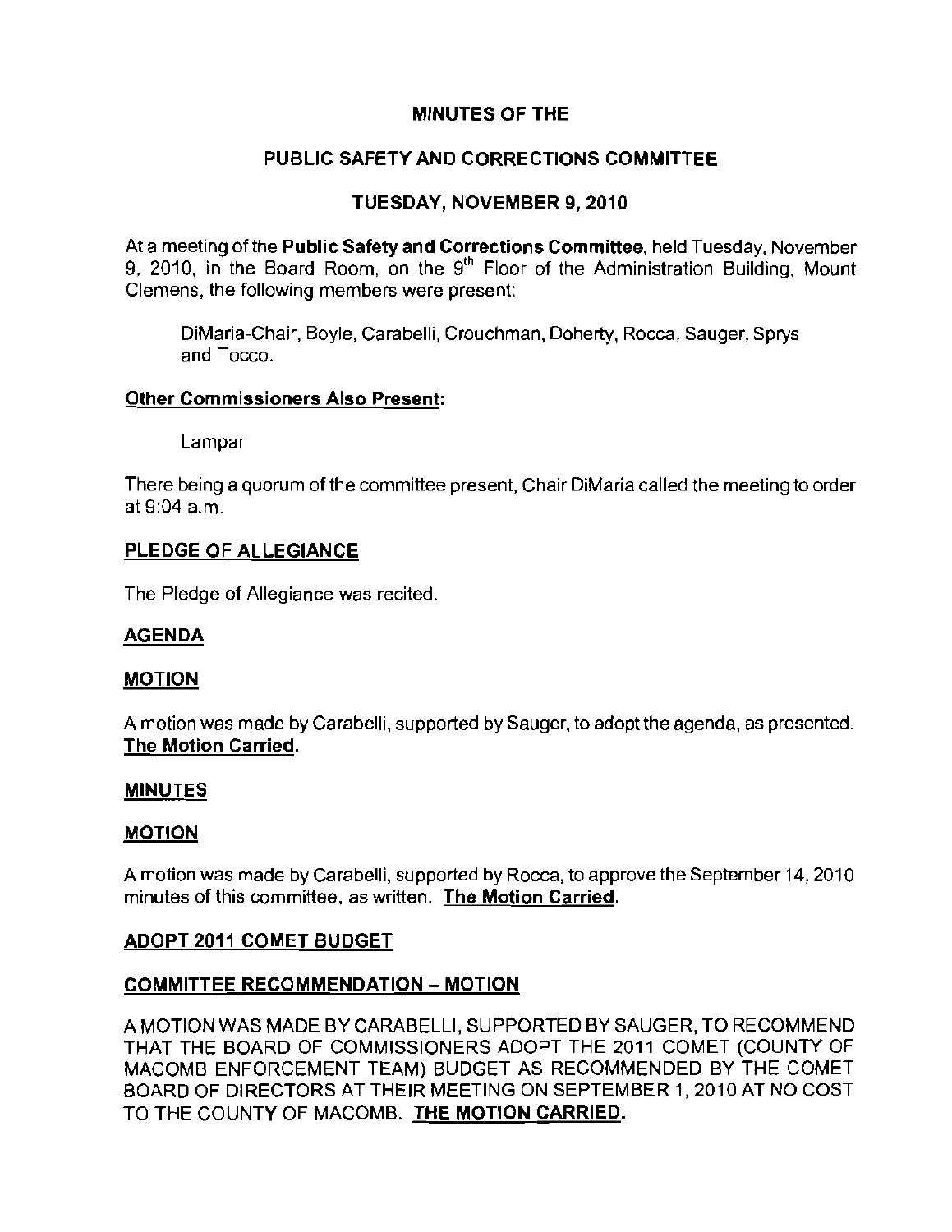#### AWARD BID FOR PROFESSIONAL COUNSELING SERVICES TO LOW BIDDER SOUND COUNSELING / JUVENILE JUSTICE CENTER

Chuck Seidelman was present to answer questions.

#### COMMITTEE RECOMMENDATION - MOTION

A MOTION WAS MADE BY SPRYS, SUPPORTED BY CROUCHMAN. TO RECOMMEND THAT THE BOARD OF COMMISSIONERS AWARD THE BID FOR PROFESSIONAL COUNSELING SERVICES FOR THE JUVENILE JUSTICE CENTER (BID 17-10) TO THE LOW BIDDER, SOUND COUNSELING IN THE AMOUNT OF \$229,000 WITHOUT ACCREDITATION.

The following commissioners spoke: Carabelli, Doherty and Tocco.

Chair DiMaria called for a vote on the motion and THE MOTION CARRIED.

## RECEIVE AND FILE REPORT RECOGNIZING 2010 PREPAREDNESS OF THE YEAR AWARD RECEIVED BY PETER LOCKE OF EMERGENCY MANAGEMENT & COMMUNICATIONS FROM MICHIGAN EMERGENCY MANAGEMENT ASSOCIATION

Peter Locke displayed the award.

## MOTION

A motion was made by Carabelli, supported by Sprys, to receive and file the report recognizing the 2010 Preparedness of the Year Award received by Peter Locke of Emergency Management & Communications from the Michigan Emergency Management Association. The Motion Carried.

## RECEIVE AND FILE CONFERENCE REPORTS / EMERGENCY MANAGEMENT & **COMMUNICATIONS**

#### **MOTION**

A motion was made by Rocca, supported by Carabelli, to receive and file the two conference reports from the Office of Emergency Management & Communications. **The**  Motion Carried.

## NEW BUSINESS

Commissioner Carabelli advised Chair DiMaria about an item that was discussed at yesterday's Buildings, Roads and Public Works Committee meeting relating to improvements that are going to be necessary at the jail facility. He thought it was